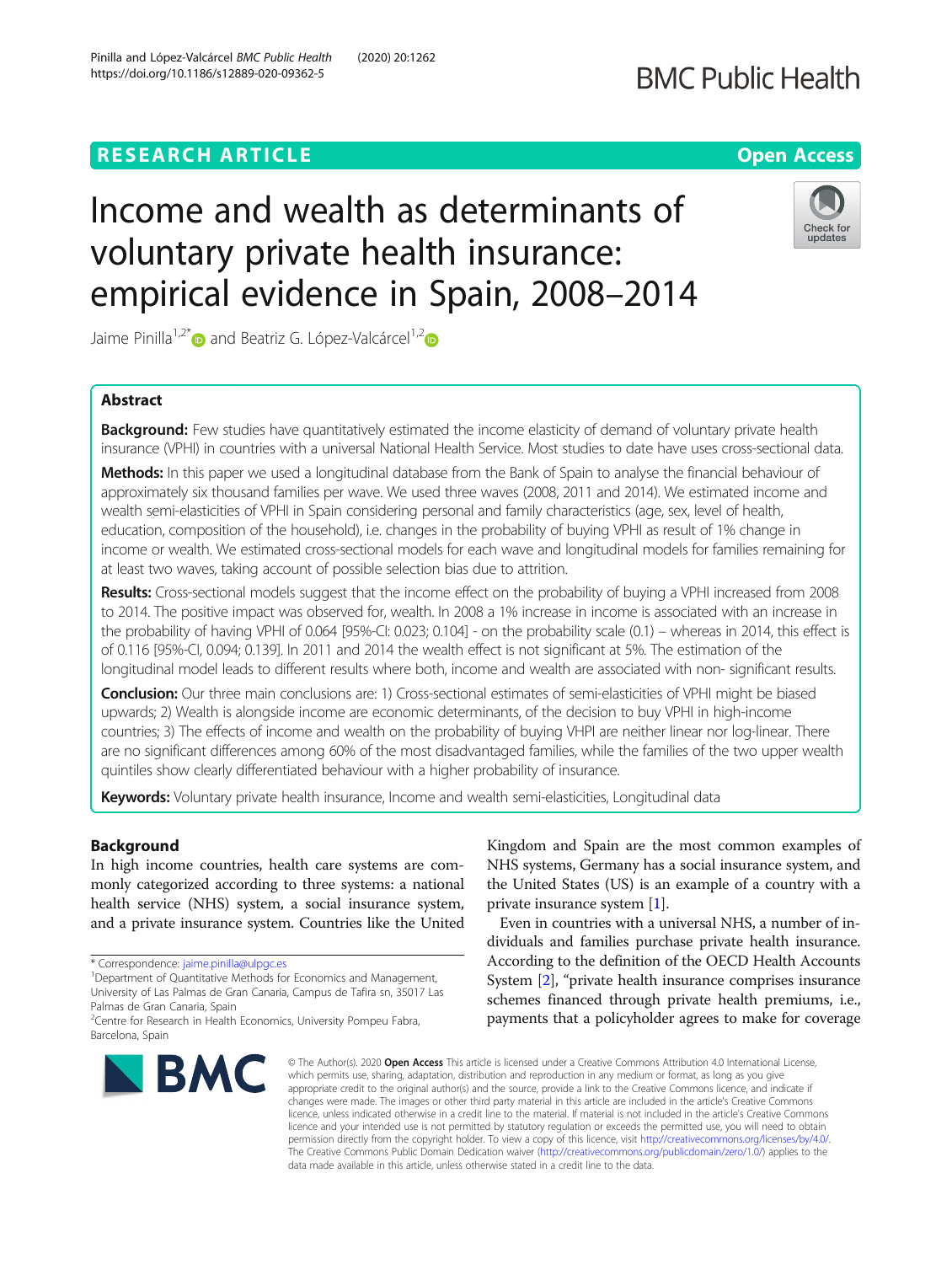under a given insurance policy, where an insurance policy generally consists of a contract that is issued by an insurer to a covered person. Take up of private health insurance is often, but not always, voluntary (it may also be compulsory for employees as part of their working conditions)." Voluntary private health insurance (VPHI) is very prevalent in Europe [\[3\]](#page-8-0), with a large variety of reasons for affiliating. Although VPHI has had, for many years, an important role in the health sector in low- and middleincome countries, it has traditionally been of minor importance in high-income countries with a universal public NHS and a welfare state. US is high income country with high importance of health insurances, but it has no universal public NHS.

The trend towards an increasing prevalence of VPHI is noticeable even in the Nordic countries, which tend to be benchmark countries in terms of their NHS and welfare states. Complementary VPHI plays a significant role in Denmark and in Finland, while supplementary VPHI is prominent in Norway and Sweden [\[4](#page-8-0)]. Although double insurance was initiated to respond to difficulties in access to the public system, once the private insurance market became established, it took on a life of its own, and as cultural patterns changed, the demand for private insurance remained strong. Another argument to explain the increasing trend towards VPHI relies on the progressive inequality in income distribution, particularly among the top earners [\[5\]](#page-8-0). As the level of economic inequality increases, it becomes more and more difficult for publicly provided insurance to satisfy the median citizen, as the targeted population is more and more heterogeneous. This may be the case in some OECD countries. Income becomes a paramount focus of interest when analysing the phenomenon of VPHI in developed countries.

The demand for VPHI depends on risk aversion, quality of and access to public services in the area. It also depends on the supply of private insurance in the region, its cost, and the health status of the population. Adverse selection and moral hazard, which may vary widely among individuals, influence in opposite directions the relationship between risks to health and the proclivity to by VPHI [\[6\]](#page-8-0). Individuals with worse health status have a higher probability of purchasing VPHI as they expect to use more services. But the price of the premiums increases with the probability of using healthcare services, thus reducing the probability of purchasing VPHI.

There are three types of VPHI: substitutive; supplementary; and alternative. In Spain, which has an almost universal NHS covering 99.1% of the population [\[7\]](#page-8-0), there is a combination of supplementary/alternative VPHIs with a relatively low premium. In 2018 the average price of an annual premium was  $\epsilon$ 760 [\[8](#page-8-0)] and the coverage tends to be limited to a range of specialized services associated with prevalent conditions. VPHI has therefore a doble role, providing an additional coverage for services already covered by NHS and also providing coverage for benefits not covered otherwise by the NHS as dental care in adults. VPHI is usually bought to avoid waiting times in the public NHS. According to the 2018 Healthcare Barometer [[9](#page-8-0)], 78% of the individuals with double coverage declared that their main reason for buying VPHI was the waiting time. According to the Healthcare Barometer of Catalonia - one of the richest (it ranks the third in per capita income in 2018  $[10]$ ), and most populated regions in Spain –  $[11]$  $[11]$  $[11]$ , 54% of households with income above €3000 per month had a VPHI coverage in 2017. In the highest-income district of the city of Barcelona, Sarriá-Sant Gervasi, 72% of the population had VPHI [\[12\]](#page-8-0). A study for Catalonia that used a pseudo-structural model to estimates the probability of buying VPHI conclude that there is a quality gap, and that the difference in the perceived quality between the private and public services (including waiting times) largely determines the likelihood of getting private insurance [\[13\]](#page-8-0). In the United Kingdom there is evidence that the probability of buying VPHI is also positively associated with waiting times in the public NHS, and private supply in a specific region is positively correlated with the median of the region and the year-specific public-sector waiting times [\[14\]](#page-8-0). If public insurance reduces the quality of healthcare available (longer access times) and healthcare is a normal good, it is expected that richer individuals will be willing to pay for private insurance.

In Spain, an increasingly active private health insurance sector is putting pressure on the health system [[15\]](#page-8-0). There is an influential lobby that promotes the healthcare model offered to approximately two million civil servants in Spain, who are able to either choose between public (NHS) or private health insurance provided by a private profit-making company under an agreement with the civil servants mutual fund.

There is abundant literature about price and income elasticities of health expenditure, and about the price elasticities of private insurance, but references to income elasticities of private health insurance are scarce. Studies looking at the association between wealth and VPHI are scarce too, and most of them have focused on low- or medium-income countries and used ownership of a dwelling as an approximation of total real assets [\[16](#page-8-0)].

Few studies have quantitatively estimated the income and wealth semi-elasticities of the probability of purchasing private insurance, i.e., changes in the probability of buying VPHI derived from a 1% change in the continuous explanatory variable, and most studies on this topic have used cross-sectional data. In this paper we take advantage of a longitudinal database prepared by the Bank of Spain to analyse the financial behaviour of families. A fundamental characteristic of its sample is the over-representation of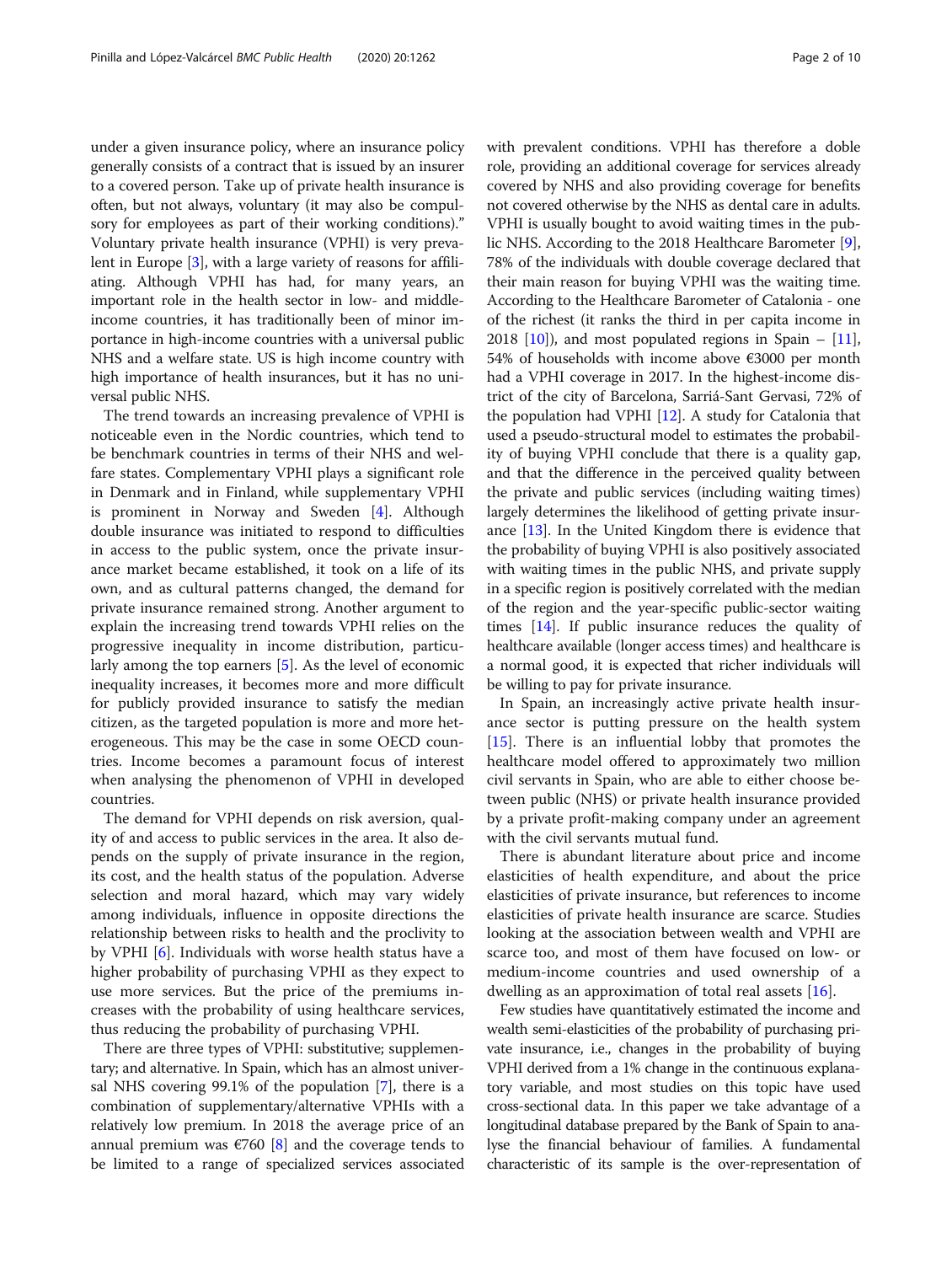<span id="page-2-0"></span>high-wealth households, while surveys of health and living conditions, being of proportional allocation, include very few well-off families. Another characteristic of this survey is that the question about private health insurance relates only to a policy voluntarily taken out by the family, excluding both the civil servants (approximately 1.8 million insurance coverages, 20% of the total, and insurance policies taken out) and insurance coverages paid by the employer (approximately 3.1 million, 34% of the total insurance coverages in 2017).

Furthermore, our data include a panel of three periods, 2008, 2011, 2014, from the beginning of the economic crisis until its end. Spain is a particularly interesting country because of the breadth and depth of the economic crisis. In order to provide a broader context, we have also worked with the previous waves (2002 and 2005) for the descriptive overview. The models with microdata focus on the 3 years for which there is longitudinal information.

We estimate income and wealth semi-elasticities of private insurance in Spain, taking account of personal and family characteristics (age, sex, level of health, education, composition of the household). We estimate cross-sectional models for each wave of the survey and longitudinal models for families that remain for at least 2 years in the panel, taking account of possible selection bias due to attrition. We consider income and absolute and relative wealth in the population distribution in each year (quintiles).

The next two sections of the paper describe the data and methods used in the analyses, followed by the results and discussion section. The article ends with a brief conclusion.

# Methods

Descriptive statistics (mean, median) of net income and wealth of Spanish households from 2002 to 2014 and 95% confidence intervals have been estimated. For each wave, we calculate crosstabs and bivariate tests (Chi-squared) between insurance coverage and relative income and wealth, defined by quintiles of equivalent income/wealth. Equivalent income/wealth is calculated using the modified OECD scale [[18](#page-9-0)]. For those households with zero income and for those households with negative or zero wealth the corresponding logarithm was set equal to zero. Households are weighted according to their sampling weights.

Cross-sectional logit models for the 2008, 2011 and 2014 waves  $(t = 1.2$  and 3 respectively) are used to estimate the probability of buying VPHI and to calculate cross-sectional income and wealth semi-elasticities and their 95% confidence intervals:

$$
P(Y_{it} = 1 | X_{it}) = F(\beta_0 + \beta_1 \log(income_{it}) + \beta_2 \log(wedth_{it}) + \beta_3 Z_{it})
$$
\n(1)

where  $Y$  is the binary variable for having VPHI, and  $X$ includes log of income, log of wealth and a set of control variables  $(Z)$  measured for household *i* in year *t*: age, sex and educational level of the head of family (the head of the family is the person in the household who chiefly deals with the financial issues), percentage of members of the household with poor or very poor health, number of people in the household younger than 14 years of age, and expected future income. Lambda F(.) is the logistic cumulative probability function (cpf). The models use the sample weights defined by the sampling method.

These models check the observable variables in the survey  $(Z)$  that are likely to influence private insuring. The causation is through different mechanisms. For instance, premium influences negatively the probability of buying VPHI, ceteris paribus, but premiums are expected to vary with age, health status and size of the household.

Some relevant determinants of the decision about buying insurance, such as the place of residence (associated with availability of VPHI, prices and penetration of private insurance), are excluded from the survey, and there may also be unobserved characteristics of the household correlated with random error, such as risk aversion. So cross-sectional models applied independently to the three waves provide biased estimates. A priori, the sign of the bias is unclear. Omitting risk aversion from the equation would probably lead to a downward bias if risk aversion is positively related to the ownership of VPHI and negatively related to average income and wealth. If risk aversion is independent from income and wealth, the bias is likely to be positive. It is plausible that these omitted variables are positively correlated with income and wealth and that the bias of the cross-sectional estimates is therefore positive, so the models overestimate the effects of income and wealth on the probability of buying VPHI.

From the point of view of risk aversion, the uncertainty about the future plays an important role in the perceived need for health insurance. In our model we considered a variable related with the optimism for the future. This variable was derived from the question "Do you think that in the future your income will be higher, lower or the same as at present?". We defined a dummy variable where "expected future higher income" is equal to 1 or 0 otherwise.

Optimism is the extent to which people hold favourable expectations for their future and it is expected to be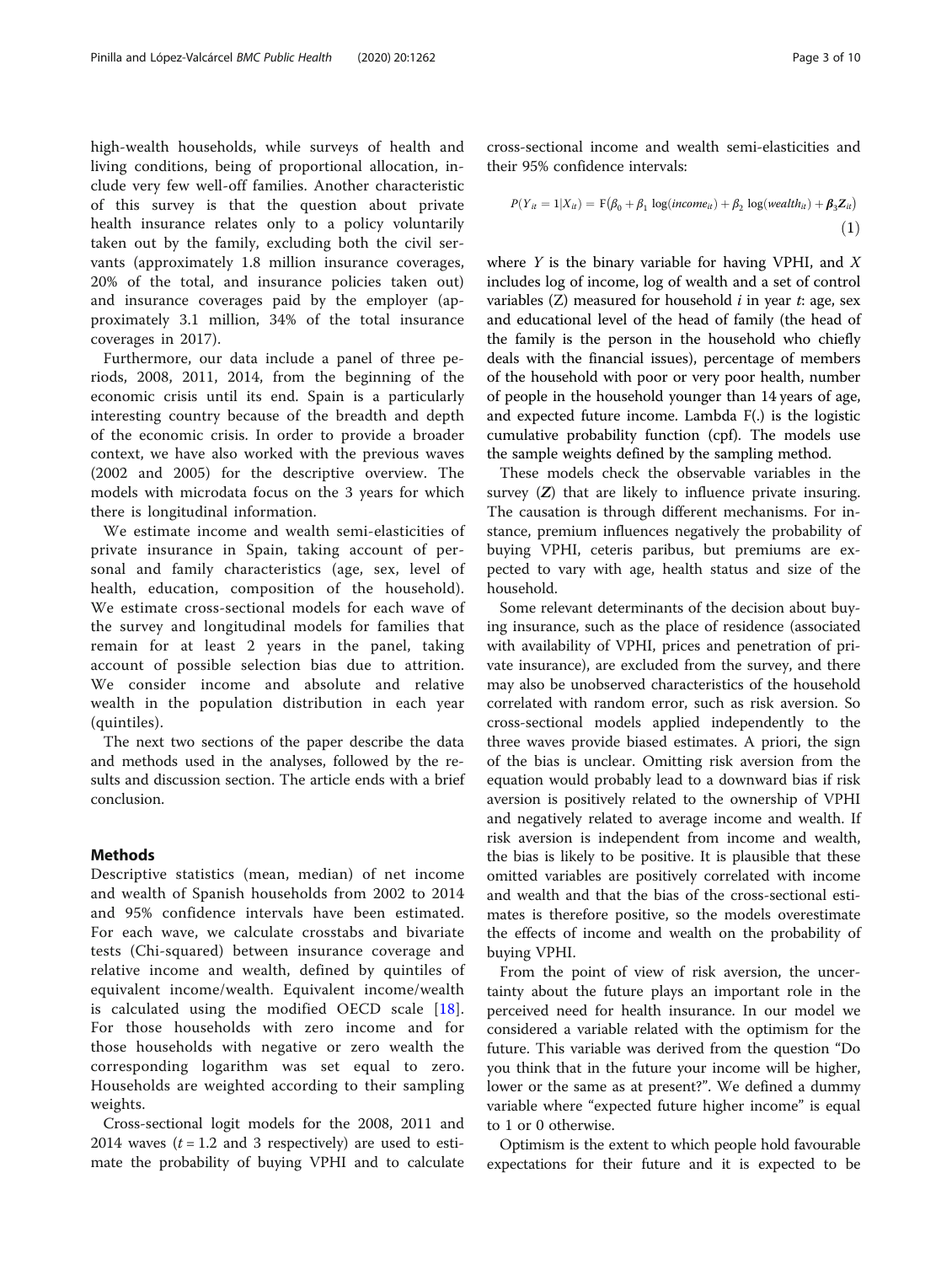correlated with more persistence in educational effort and higher later income. According to Caver [\[19](#page-9-0)], optimism is associated with taking proactive steps to protect health.

In non-linear regression models for cross-sectional data, bias from unobserved heterogeneity is particularly important if the researcher does not observe all the relevant independent variables that affect the outcome [\[20](#page-9-0)]. The unobserved heterogeneity can be dealt with in a number of ways. Because a subset of households is followed over time in our study, we propose to deal with the unobserved heterogeneity by estimating conditional fixed effect logit models. We estimated conditional fixed effects logit models for the longitudinal sample, checking for the same variables as in the cross-sectional models (1) and additionally including the inverse Mills ratio to account for the possibility of a selection bias associated with attrition from the panel.

Only 1524 of the 18,423 households in the crosssectional database were surveyed in three waves, and 5247 households remained in the panel for at least two of the 3 years. In order to explore the possibility that the loss of individuals might be due to attrition, we estimated for each wave a probit selection equation for the probability of belonging to the longitudinal sample, with a set of explanatory variables that might cause attrition. We include in the list all the explanatory variables in eqs. [\(1](#page-2-0)):

$$
P(\text{panel}_{it}|X_{it}) = \Phi(X_t \gamma_t)
$$
\n<sup>(2)</sup>

where  $\Phi$  is the cpf of a standard normal and  $\gamma_t$  is a vector of coefficients for year t  $(t = 1,2,3)$ .

From (2) we predict the probability of each household remaining in the study in each year, and we calculate the inverse Mills ratio (IMR), i.e. the standard normal density function evaluated in the estimated score  $(X_{it}\gamma_t)$  of the household divided by the estimated probability of remaining in the study. We use the new variable IMR as an additional regressor in the longitudinal equation, that is, a logistic model with the same  $X$  variables as in (1). The IMR derived from a first step probit selection equation has been used to correct for attrition bias. This procedure has been extensively used in panel models (see for instance Leigh, Ward and Fries [\[21](#page-9-0)] and Wooldridge [[22\]](#page-9-0)). In the original model proposed by Heckman [[23](#page-9-0)] and in most applications, the second stage equation is linear, and it is estimated consistently by ordinary least squares, or alternatively both equations are jointly estimated by maximum likelihood, particularly when the second stage equation is nonlinear.

We estimate (2) with the sample of the households that were observed for at least two of the 3 years. The model includes fixed effects  $(\alpha_i)$  of the household to cancel out the unobserved individual heterogeneity that might bias the cross-sectional estimates:

$$
P(Y_{it} = 1 | X_{it}, \alpha_i, \text{IMR}_{it}) = F(\beta_0 + \beta_1 \log(income_{it})
$$

$$
+ \beta_2 \log(wealth_{it} + \beta_3 Z_{it} + \beta_4 \text{IMR}_{it} + \alpha_i))
$$
(3)

In order to estimate the longitudinal model, the households that did not change their insurance status while participating in the study do not provide information to the likelihood function, as in this case there is no variability within a subject, and therefore there is nothing to examine. They are automatically excluded from the estimation sample. The final sample is comprised of the 809 households (1928 observations) that either bought or cancelled health insurance at least once during the observation period.

In both cross-sectional and longitudinal logistic models, we estimate the marginal effects of income and wealth on the probability of buying VPHI as the Average of Partial Effects (APE) or semi-elasticities. The expression for income in the cross-sectional models is:

$$
\frac{\partial P(Y_{it}|X_{it})}{\partial \log(\text{income}_{it})} = \beta_1 f(\beta_0 + \beta_1 \log(\text{income}_{it}) + \beta_2 \log(\text{wealth}_{it}) + \beta_3 Z_{it})
$$
\n
$$
\tag{4}
$$

where  $f(.)$  is the density function of the logistic evaluated as the family's estimated score. The expression  $(4)$  is evaluated for each family and averaged over families. It is not possible to estimate the semi-elasticities in the conditional fixed effect logit models for longitudinal data in the usual way as they depend on the fixed- effects, which in turn vary between individuals. We applied the transformation and method proposed by Kitazawa [[24](#page-9-0)] to estimate the average semi-elasticities of  $P(Y_{iv} = 1 | X_{it})$  $\alpha_i$ ) with respect to the regressors, and the corresponding standard errors and t-statistics. We used the Stata module developed by Silva [\[25](#page-9-0)].

Models (1)–(3) are estimated using relative income and wealth (quintiles) instead of the corresponding logarithms. For these models we compute odd-ratios for each level of income and wealth with reference to the first quintile (4). Estimates were calculated using the software package Stata 15.1 [\[26](#page-9-0)].

In order to check if the estimation of our model without prices of VPHI yields inconsistent and biased estimates of income and wealth semi-elasticities, we estimated an alternative model with imputed VPHI prices. To do this, we used data of the annual expenditure in private health insurance from the Household Budget Survey (EPF in Spanish), where a VPHI price was attributed to each family in our sample based on its composition, age and gender of the person who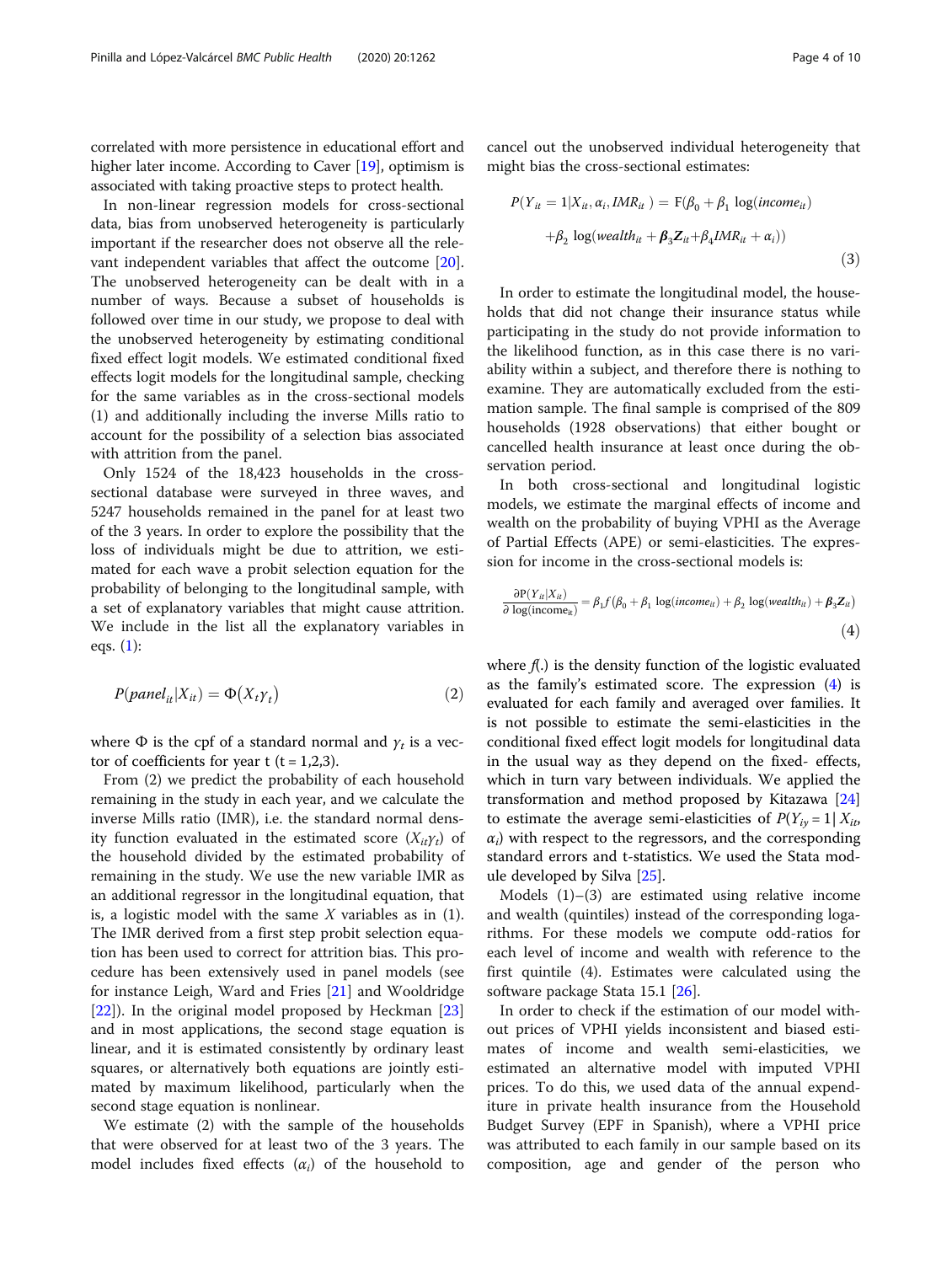contributes most to the household income. Health insurance is defined in the EPF according to code 12.4.3.1 in the classification of individual consumption according to purpose (COICOP): "charges for private sickness insurance". To avoid perfect multicollinearity, family composition and age and gender variables have been omitted in this model. Variations in VPHI prices due to geographical location, health plan choice and previous chronic conditions have not been considered.

# Data

We use microdata from the Survey of Household Finances (EFF in Spanish), conducted by the Bank of Spain with detailed longitudinal information about households, including income, wealth, debt and expenditure as well as a rich set of socioeconomic variables, attitudes to risk, and insurance behaviour. The income variable is calculated as the sum of labour and non-labour incomes for all household members. The wealth variable is calculated as the total household assets (real and financial assets) excluding public and occupational pension wealth minus total outstanding household's liabilities. For more details on the definitions of the variables, see methodological notes of the survey [[17\]](#page-9-0). Self-assessed health is recorded for each member of the household. There are five waves (2002, 2005, 2008, 2011 and 2014), including about 6200 households per wave. A fundamental characteristic of its sample is the over-representation of high-wealth households. A subset of households is followed over time. We use longitudinal information for 2008, 2011 and 2014 in those cases where data from specific household appears at least twice between 2008 and 2014. We also use cross-sectional information about all the individuals in each wave of the survey.

By analysing Spanish households longitudinally, we can use the variations in income and wealth during the economic crisis to estimate the effects of income and wealth on the probability to buy a VPHI. In the EFF, VPHI is defined as "a type of insurance whereby a private organization (the insurer) pays the medical costs of the insured if the insured becomes sick due to covered causes, or accidents. Private health insurances may be complements or substitutes of public health insurance". The cross-sectional sample has 18, 423 households (47,238 individuals), of which 6197 households (15,850 individuals) relate to 2008, 6106 households (15,852 individuals) to 2011 and 6120 households (15,536 individuals) to 2014. The longitudinal sample is comprised of the 5247 households that remained in the sample for at least 2 years between 2008 and 2014. Of these, 809 changed their insurance status during the period of study.

# Results

From 2008, median income and median wealth of Spanish households decreased sharply (Fig. [1](#page-5-0)). The decrease in income was due to unemployment (the unemployment rate increased from 7.93% in the second quarter of 2007 to 24.47% in the second quarter of 2014), the general reduction of wages in the public sector in 2011 and the internal deflation through wages in the private sector. Net wealth decreased even more abruptly than income because of the property crisis after the bursting of the property bubble. The assets of many families lost value quickly during the years of economic crisis.

Table [1](#page-5-0) shows descriptive univariate statistics for the cross-sectional samples. The figures in the table have been calculated using the sampling weights corresponding to each family and year. The distributions are similar for the three waves. Unweighted descriptive analyses (not reported) show older families (average age is approximately 60), with fewer women as heads of family and fewer children. As expected, due to the overrepresentation of richer families, net income and wealth are, on average, quite a lot higher in the unweighted sample than in the weighted sample. The same applies for the frequency of VPHI.

Table [2](#page-6-0) shows the insurance status by quintiles of income and wealth for the whole sample each year (full cross-sectional samples). The association between insurance and both relative income and relative wealth is clear from this table. For instance, only 3.4% of the households in the poorest income quintile have VPHI in 2014, while 49.6% of the richest quintile do have insurance. In Table [2](#page-6-0) we can also observe that the largest difference is from the third to the fourth quintile. The two most affluent quintiles, in income and in wealth, show far more proclivity to buy VPHI in Spain.

Income and wealth semi-elasticities for each wave and for the panel (longitudinal model) are shown in Table [3](#page-6-0), together with their respective 95% confidence intervals. Cross-sectional models suggest that the income effect on the probability of buying VPHI increased from 2008 to 2014, while the impact of wealth decreased. The effect of income is larger than that of wealth. In 2008 a 1% increase in income is associated with an increase in the probability of having VPHI of 0.064 - on the probability scale (0.1) while in 2014 that effect is of 0.116. In 2008 an increase of 1% in wealth was associated with an increase of 0.015 in the probability of buying VPHI. In 2014, the effect wealth is not significant at a 5% level. The estimation of the longitudinal model leads to different results. Income and wealth are not significant. The estimated income semielasticity (0.076) is similar to the cross-sectional estimates. An increase in income of 1% is associated with an increase of 0.076 in the probability of buying VPHI. Wealth elasticity in the panel model (0.048) is higher than the cross-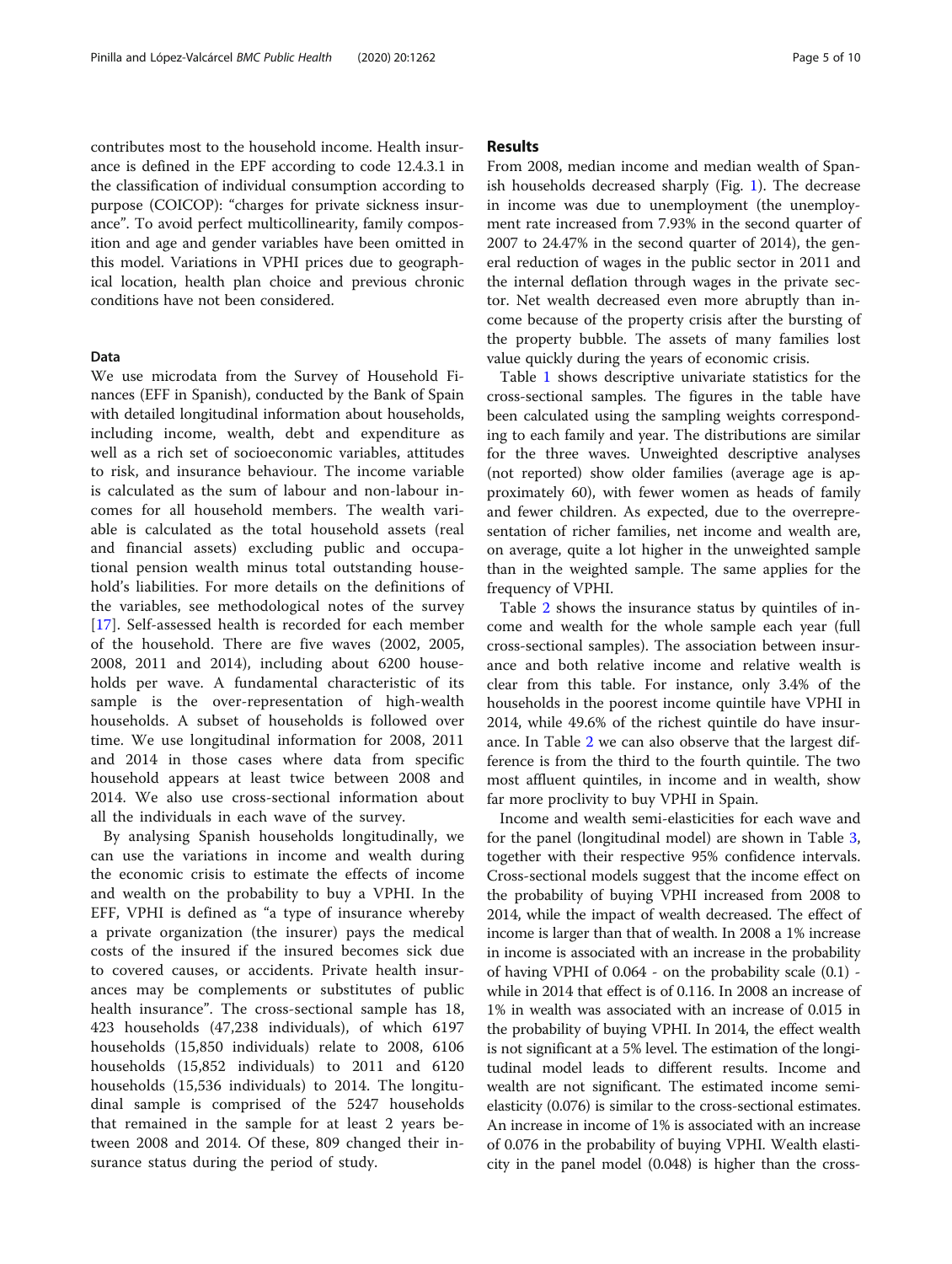<span id="page-5-0"></span>

sectional estimates, and as in the cross-sectional models, the effect of wealth is smaller than the effect of income. The Mills ratio is not significant, suggesting that there is no attrition bias. The other covariates included in the model (table available on request) are not significant, with the exception of the percentage of members of the family declaring poor or very poor health (positive sign, significant at 10% but with a small coefficient), the education level of the head of the family, and the expectation of having a higher income in the future. The large variances obtained in the panel model are a consequence of the small sample and lack of within-family variations in most of the covariates such as sex, educational level, and family composition.

To account for this potential bias, we estimated our models using an imputed VPHI price for each family. The income and wealth semi-elasticities results have not changed significantly. Cross-sectional models suggest that the price effect (a 1% increase in price) is associated with a decrease in the probability of having VPHI of −

Table 1 Descriptive statistics cross-sectional samples

| Variable                                                                                                   | Categories                          | 2008                          | 2011                          | 2014                          |  |
|------------------------------------------------------------------------------------------------------------|-------------------------------------|-------------------------------|-------------------------------|-------------------------------|--|
| Sex of the head of family (Female)                                                                         |                                     | 49.6%                         | 45.1%                         | 46.4%                         |  |
| Age of the head of family                                                                                  |                                     | 52.9 (52.2-53.6)              | 53.9 (53.2;54.7)              | 54.5 (53.8-55.2)              |  |
| Percentage of families whose head of family declares bad or very bad<br>health in last 12 months           |                                     | 7.6%                          | 8.7%                          | 8.2%                          |  |
| Number of children $(< 14$ years) in the                                                                   | No children                         | 73.3%                         | 73.1%                         | 73.4%                         |  |
| family                                                                                                     | 1 child                             | 15.2%                         | 16.0%                         | 16.0%                         |  |
|                                                                                                            | 2 children                          | 10.0%                         | 9.2%                          | 9.0%                          |  |
|                                                                                                            | > 2 children                        | 1.5%                          | 1.7%                          | 1.6%                          |  |
| Educational level of the head of family                                                                    | No studies or primary<br>unfinished | 38.8%                         | 39.6%                         | 37.3%                         |  |
|                                                                                                            | Primary                             | 17.0%                         | 13.2%                         | 13.6%                         |  |
|                                                                                                            | Secondary                           | 26.5%                         | 27.5%                         | 26.3%                         |  |
|                                                                                                            | University                          | 17.7%                         | 19.7%                         | 22.8%                         |  |
| Expected future income higher than current income                                                          |                                     | 22.5%                         | 20.2%                         | 21.0%                         |  |
| Equivalent Income (in euros)                                                                               | 18,582 (17,846;19,317)              | 19,766 (18,923;20,609)        | 18,398 (17,550;19,246)        |                               |  |
| Equivalent wealth (in euros)                                                                               |                                     | 170,012 (159,715;180,<br>308) | 161,904 (151,921;171,<br>886) | 158,903 (143,670;174,<br>136) |  |
| Estimated voluntary private health insurance prices (annual average<br>expenditure per household in euros) |                                     | 897.33 (881.96; 912.71)       | 849.48 (833.90; 865.06)       | 960.84 (942.97; 978.70)       |  |
| Health Insurance                                                                                           | The family has health<br>insurance  | 13.2%                         | 14.5%                         | 14.3%                         |  |

For continuous variables, the table reports mean and linearized standard error. For categorical variables, % in each category. Calculations made with sampling weights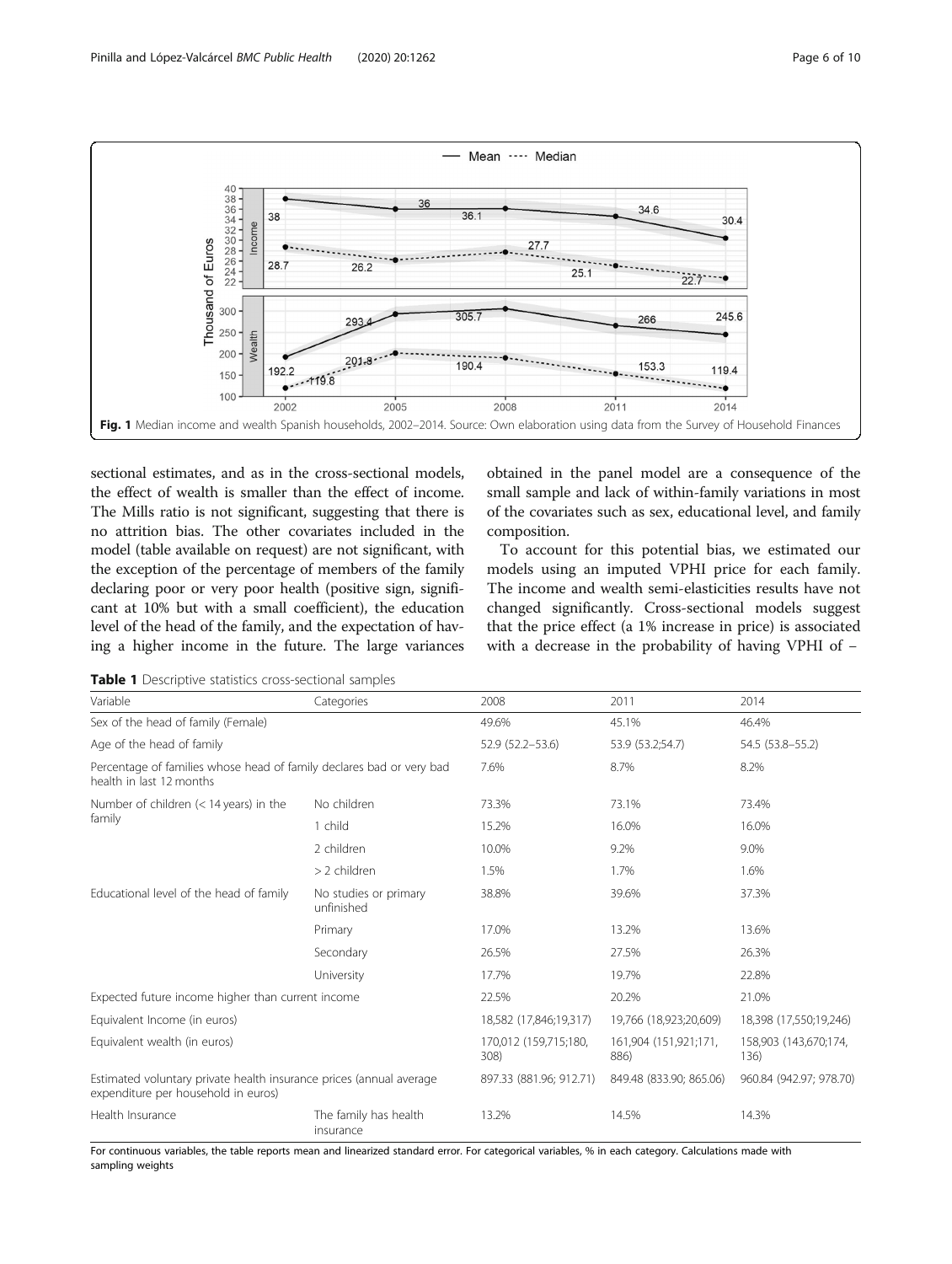<span id="page-6-0"></span>Table 2 Percentage of households with private insurance by income quintiles and wealth quintiles in the three waves

|                | Income |      |      | Wealth |      |      |
|----------------|--------|------|------|--------|------|------|
|                | 2008   | 2011 | 2014 | 2008   | 2011 | 2014 |
| Q1             | 3.4    | 3.8  | 3.4  | 6.9    | 10.0 | 8.7  |
| Q <sub>2</sub> | 6.9    | 9.2  | 7.1  | 9.6    | 10.0 | 9.8  |
| Q <sub>3</sub> | 10.8   | 11.9 | 12.8 | 14.6   | 13.8 | 13.1 |
| Q4             | 25.4   | 29.6 | 27.7 | 22.6   | 29.6 | 30.3 |
| Q <sub>5</sub> | 35.8   | 38.9 | 49.6 | 44.4   | 48.3 | 46.8 |
| Total          | 13.2   | 14.5 | 14.3 | 13.2   | 14.5 | 14.3 |

Calculations use cross-section sampling weights of households derived from the sampling design. Income and wealth are corrected by family size and composition with the OECD scale of equivalent income

0.035 in 2008, while in 2014 that effect is of − 0.032, in 2011 the price effect is not significant. The impact of the other covariates is similar in all models. The Additional File [1](#page-8-0) contain the estimates of this model. The estimation of price semi-elasticity in the longitudinal leads to non-significant results.

It may be that income and wealth do not have (log) linear effects on the probability, i.e. the relevant explanatory variable could be the relative rather than the absolute levels of wealth. In Table 4 we show the results of the models that include as independent variables the dummies for the quintiles of income and wealth (excluding the first quintile as reference) for the cross-sectional samples and for the panel model. The effect of income increases over time (according to the cross-sectional models) and it is much more intense for the two top quintiles Q4 and Q5 than for the bottom quantiles. The same result is derived from the panel model, although the odd-ratios are somewhat smaller than in the cross-sectional models. The Odd-Ratio (OR) for the two top income quintiles is 1.9 and 1.7, respectively. For the families in the fourth quintile of income, the relative probability of buying VPHI is almost double that of the poorest families.

A similar effect is observed for wealth. According to the panel model, the ORs for the two wealthiest families

Table 4 Cross-section and panel logit models. Estimates of Odd-Ratios (OR) of VPHI for relative income and wealth (by quintiles)

|       |                  | Income           |                  |                  |                | Wealth           |                  |                  |  |
|-------|------------------|------------------|------------------|------------------|----------------|------------------|------------------|------------------|--|
| Wave  | Q <sub>2</sub>   | O <sub>3</sub>   | O4               | Q5               | Q <sub>2</sub> | O3               | O4               | O5               |  |
| 2008  | 1.6 <sup>c</sup> | 2.1 <sup>a</sup> | 4.5 <sup>a</sup> | 4.9 <sup>a</sup> | 1.3            | 1.8 <sup>a</sup> | 24 <sup>a</sup>  | 53 <sup>a</sup>  |  |
| 2011  | 19 <sup>a</sup>  | 20 <sup>a</sup>  | $4.3^{\circ}$    | $4.0^{\circ}$    | 0.9            | 1.1              | 29 <sup>a</sup>  | $5.4^{\circ}$    |  |
| 2014  | $2.1^a$          | 2.6 <sup>a</sup> | 4.9 <sup>a</sup> | 8.9 <sup>a</sup> | 0.9            | 1.1              | 2.0 <sup>a</sup> | 3.2 <sup>a</sup> |  |
| Panel | 1.0              | 11               | 19 <sup>a</sup>  | 17 <sup>b</sup>  | 1.0            | 12               | 19 <sup>b</sup>  | 2.6 <sup>a</sup> |  |

The values in the table are Odd-Ratios estimated with reference to the first quintile. All the models adjust by age, sex and educational level of the head of the family, expected future income, number of children under 14 years of age in the household, and proportion of people in the household with bad or very bad health. The income and wealth quintiles of the household have been calculated for each year

<sup>a</sup>significant at 1%

b significant at 5%

<sup>c</sup>significant at 10%

are 1.9 and 2.6, respectively. The families in the top 20% by wealth have a probability of getting insurance that is two-and-a-half times greater than that of the families in the bottom 20%. As with income, the gap relates to the two top quintiles, while the three quintiles at the bottom of the wealth distribution do not differ significantly.

# **Discussion**

The study covers the period of the economic crisis, which imposed major changes in domestic economies in Spain. The richness of the longitudinal data has allowed the possibility of analysing the behaviour of families by comparing cross sectional and longitudinal models.

The three main contributions of this study are:

1) We have shown that cross-sectional estimates of income and wealth semi-elasticities of VPHI may be biased upwards (although panel estimates may have an upward bias too due to the small  $T$  problem [[27](#page-9-0)]. As the large majority of studies published in the literature on this topic are based on crosssectional data, our results provide a new contribution to the literature

| Wave  | N° of observations | Income             | 95% CI            | Wealth             | 95% CI            |
|-------|--------------------|--------------------|-------------------|--------------------|-------------------|
| 2008  | 6197               | $0.064^{\circ}$    | (0.023; 0.104)    | $0.015^a$          | (0.006; 0.025)    |
| 2011  | 6084               | 0.080 <sup>a</sup> | (0.050; 0.109)    | 0.008 <sup>b</sup> | (0.001; 0.014)    |
| 2014  | 6116               | 0.116 <sup>a</sup> | (0.094; 0.139)    | 0.003              | $(-0.002; 0.009)$ |
| Panel | 1928               | 0.076 <sup>c</sup> | $(-0.014; 0.168)$ | 0.048 <sup>c</sup> | $(-0.009; 0.104)$ |

The values in the table report the absolute change in the probability of having voluntary private health insurance if the income or wealth increases by 1%. All the models adjust by age, sex and education level of the head of the family, expected future income, number of children under 14 years of age in the household, and proportion of people in the household with bad or very bad health. The income and wealth of the household are in logarithms and adjusted by family composition according to the OECD scale. For the conditional fixed effects logit model (panel data) the estimates are average (semi) elasticities of  $P(Y_{ip} = 1 | X_{ih} a_i)$ calculated following Kitazawa [[22\]](#page-9-0). The last row contains the estimators of the panel model with household fixed effect

<sup>a</sup>significant at 1%

b<br>significant at 5%

<sup>c</sup>significant at 10%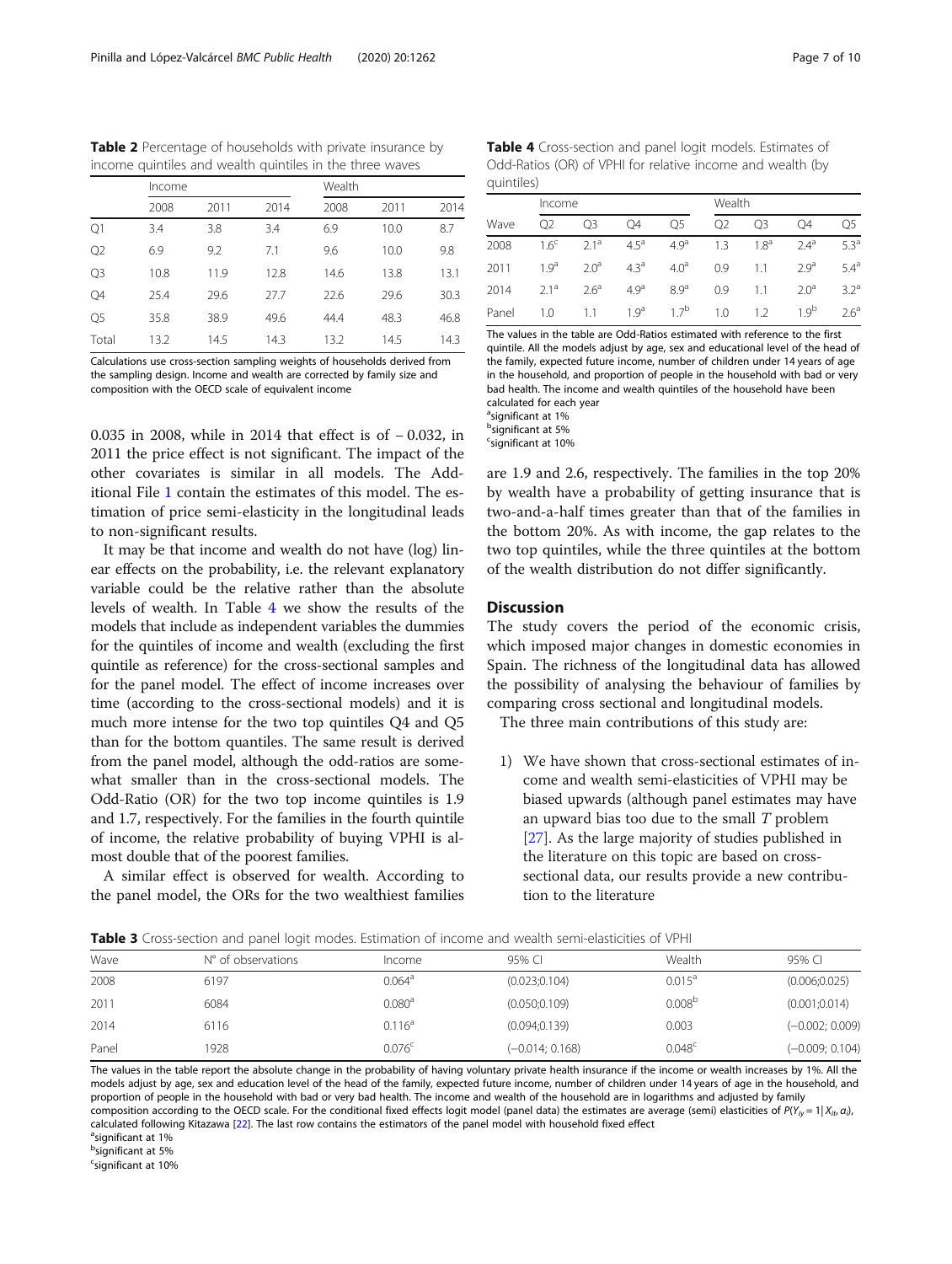- 2) Wealth is an economic determinant, together with income, for analysing the decisions to buy VPHI in high-income countries. However, studies of elasticities of wealth are very scarce. Wealth has been neglected in studies of health insurance for highincome countries, although it is usually considered in empirical studies for low- and middle-income countries. In studies in low and middle-income, wealth, absolute or relative, is usually introduced as a substitute of the economic status because it is easier to measure than income [[28](#page-9-0)–[31](#page-9-0)]. Some previous studies in the US and Europe have drawn attention to the importance of wealth when analysing the use of health services, regarding it as an even more sen-sitive indicator than income for older adults [\[32\]](#page-9-0). In the US it has been shown that assets, rather than income, are an important determinant of effective affordability of medical insurance [[33](#page-9-0)]. However, to the best of our knowledge, ours is the first empirical study that quantifies the semi-elasticity of VPHI with respect to wealth using panel data. Wealth is closely correlated with income, but they are not measured in the same way. A study for 13 European countries estimates that each additional percentile in income distribution is associated with about 0.4 net wealth percentiles [[34](#page-9-0)].
- 3) The effects of income and wealth on the probability of buying VHPI are neither linear nor log-linear. The position in the distribution is more important than the absolute level to explain the behaviour of families when buying insurance. There are no significant differences between the 60% of the less well-off families, while the families of the two upper quintiles show clearly differentiated behaviour, with a higher probability of VPHI.

One possible reason for the estimates in the categorical models (Table [4](#page-6-0)) to be much lower than when exploiting longitudinal information of the data may be measurement error in income and wealth quantiles. The bias due to measurement error in explanatory variables tends to be exacerbated in fixed effects model.

Our estimates of income semi-elasticities are larger than those calculated in studies in the United Kingdom, which were based on data for 10,729 individuals corresponding to five cross-sectional surveys between 1986 and 1991 [[35](#page-9-0)]. These authors estimate the marginal effect of income at 0.0037, much lower than our estimates. In their model they do not adjust income by household composition, so it is possible that other explanatory variables of the household are also partially capturing the effect of income. The income semi-elasticities estimated by us are not comparable with previous studies in Spain which also estimate elasticities. The study of Costa and

García that looks at data from 1999 [[13](#page-8-0)], with a crosssectional sample, estimates high income elasticities of approximately 1.22 for the total set of families in Catalonia, and even more for those that perceive low quality in the public sector. When using relative income and wealth data, results suggest non-linear effects, unlike a study conducted in Taiwan in which the effect of successive quintiles was monotonous [\[16](#page-8-0)]. Numerically, the ORs that were estimated in the Taiwan study for the most well-off quintile  $(OR = 2.5)$  are similar to ours.

As for the other explanatory variables, it should be noted that unlike in other studies, we did not find any significant relationship between the age of the head of the family and the probability of buying VPHI. In the panel models this could be due to little intrafamilial variability in the age of the head of family between waves.

This study contributes to the current debates about tax exemptions for private insurance and about the possible change of the public insurance model. VPHI has been considered equitable as the double-insured rich opt out to the private sector, leaving resources available to the poor, and at the same time the richer population contributes to subsidising public services through income taxes [[36](#page-9-0)]. In some countries, employer-paid health insurance is subsidised under that opportunity cost argument. Several studies show that double cover causes an increase in private utilization that may overcompensate for the utilization of the public providers. In Italy the wealthier population replaces public consumption with private (opt out) [\[37\]](#page-9-0), but in other countries it may happen that the double insured just consume private services without reducing the use of the public ones (top up) or at least consume more than comparable citizens with only the public cover. This seems to be the case for the elderly in Italy, Spain, Denmark, and Austria [\[38\]](#page-9-0). However, another study in Spain and based on the data from the National Health Survey suggests that people with VPHI "use the public health system less than individuals without double health insurance coverage" [\[39](#page-9-0)]. Our study shows that in Spain, the richest population (the fourth and especially the fifth income quintile) have a very high prevalence of VPHI. A tax exemption for health spending under the opportunity cost argument would have a regressive effect on the distribution of income.

This study also has some limitations. Although the conditional fixed effects control for household heterogeneity, there is still a risk of omitted variables that may cause bias, specially coming from supply side characteristics. Changes in the public health insurance coverage and quality of public health services (waiting times, access) are likely to be strong determinants of the decision to by private insurance. This fact makes it not possible to establishing a causal link between income, wealth, and insurance choice. Conditional fixed effects logit model for panel data faces the small  $T$  upward bias  $[26]$  $[26]$  $[26]$ . Although this might be a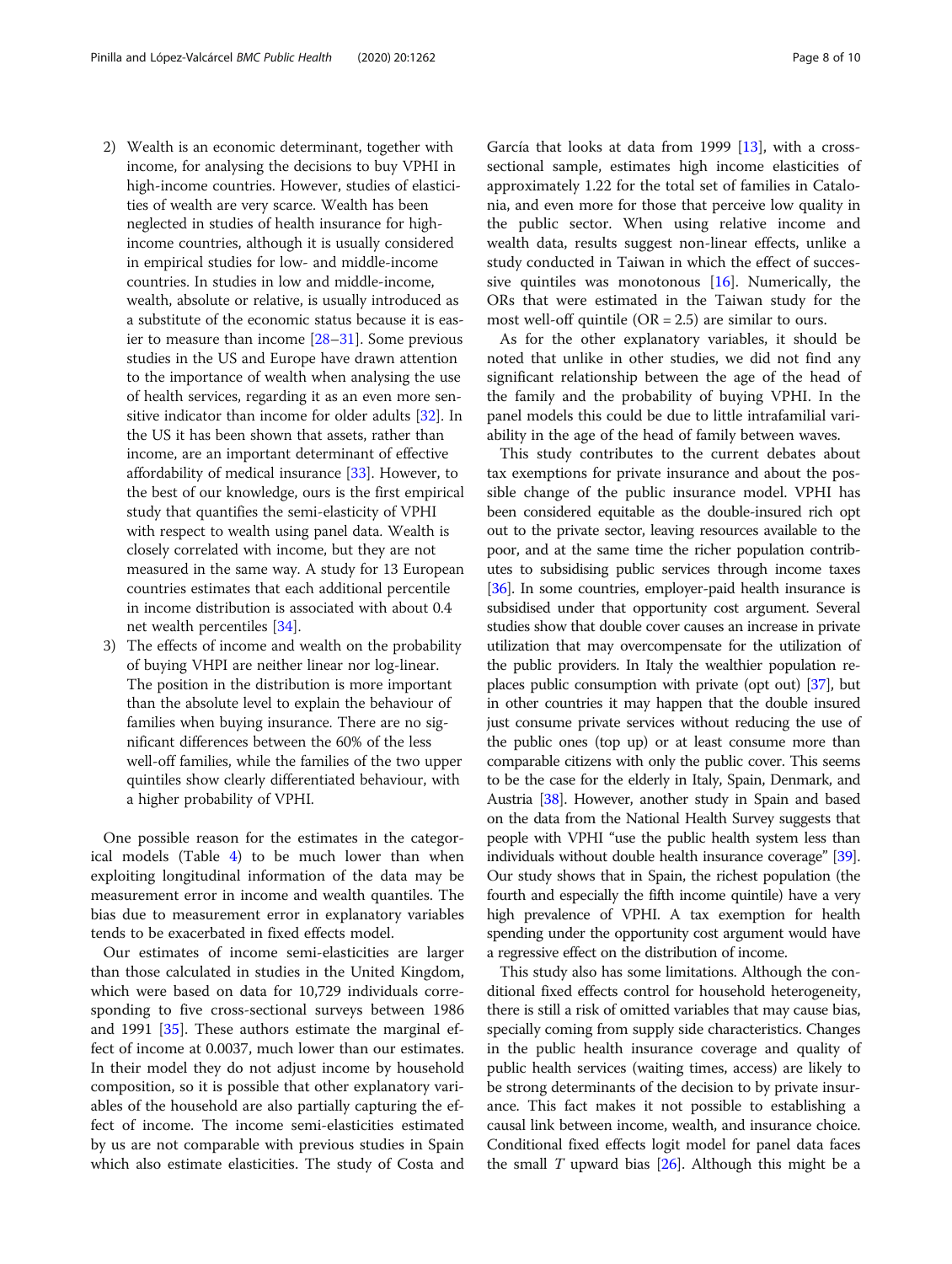<span id="page-8-0"></span>limitation, for studies looking only at handful time periods like ours, this method is usually preferred over the unconditional estimate as the bias tends to be smaller. We have no data on the geographical location of the people surveyed, the offer and on the waiting times of the public healthcare network in their areas of residence. These are important explanatory factor for buying VPHI [13, 14]. The sample size for the panel data logistic models is rather small because a considerable number of households did not change insurance status and were consequently removed from the estimated sample. Although our panel estimators are imprecise due to the small sample size, they have the advantage of avoiding bias due to unobserved heterogeneity.

# Conclusions

The effect of income and wealth on VPHI is non-linear. Only the top 40% of households show a greater proclivity to buy insurance, particularly the top quintile. Crosssectional studies might bias the real effect upwards. Wealth is a relevant variable for explaining insurance decisions, but its effect is smaller than the effect of income.

## Supplementary information

Supplementary information accompanies this paper at [https://doi.org/10.](https://doi.org/10.1186/s12889-020-09362-5) [1186/s12889-020-09362-5](https://doi.org/10.1186/s12889-020-09362-5).

Additional file 1. Semi-elasticity estimates using an imputed voluntary private health insurance price for each family. The table contains the estimation of income and wealth semi-elasticities of voluntary private health insurance.

# Abbreviations

NHS: National health service; OECD: Organization for economic co-operation and development; VPHI: Voluntary private health insurance; EEF: Survey of household finances (in Spanish); cpf: Cumulative probability function; IMR: Inverse mills ratio; APE: Average of partial effects; COICOP: Classification of individual consumption according to purpose; OR: Odd-ratio; US: United States

#### Acknowledgements

Not applicable.

# Authors' contributions

JP and BLV conceptualized and designed the study. JP conducted the data structuring and data cleaning. JP and BLV contributed to data analysis, preparation of manuscript, and to the interpretation of results. BLV reviewed and revised the manuscript. All authors are responsible for the content of this manuscript, the interpretation of the data and approval of the final manuscript.

## Funding

This research has received a public grant for its development in the call of the National Program for Research, Development and Innovation to Address the Challenges of Society: National Plan for Scientific Research and Technical Innovation, 2017–2020 of the Ministry of Economy and Competitiveness, Spain. Grant ECO2017–83771-C3–2. The funders had no role in the design of this study, its execution, analyses, interpretation of data, or submission of outcomes.

# Availability of data and materials

The datasets used from the Survey of Household Finances for this study are publicly available at:

[https://www.bde.es/webbde/en/estadis/infoest/temas/te\\_encuestas.html](https://www.bde.es/webbde/en/estadis/infoest/temas/te_encuestas.html)

#### Ethics approval and consent to participate

Since no individual patient's data was collected, the ethical approval or individual consent was not applicable.

## Consent for publication

Not Applicable.

#### Competing interests

The authors declare that they have no competing interests.

# Received: 27 May 2020 Accepted: 9 August 2020 Published online: 19 August 2020

#### References

- 1. Beckfield J, Olafsdottir S, Sosnaud B. Healthcare Systems in Comparative Perspective: classification, convergence, institutions, inequalities, and five missed turns. Annu Rev Sociol. 2013;39:127–46.
- 2. Report: "OECD health statistics 2019: definitions, sources and methods." Organization for Economic Cooperation and Development, 2019. [www.](http://www.oecd.org) [oecd.org.](http://www.oecd.org) Accessed 8 Feb 2019.
- 3. Sagan A, Thomson S. Voluntary health in insurance in Europe: country experience. Observatory studies series 42. World Health Organization Regional Office for Europe: Copenhagen; 2016.
- 4. Tynkkynen LK, Alexandersen N, Kaarbøe O, Anell A, Lehto J, Vrangbæk K. Development of voluntary private health Insurance in Nordic Countries – an exploratory study on country-specific contextual factors. Health Policy. 2018; 122(5):485–92.
- 5. Stabile M, Maripier I. Rising inequality and the implications for the future of private Insurance in Canada. Health Econ Policy Law. 2018;13(3–4):406–32.
- 6. Doiron D, Jones G, Savage E. Healthy, wealthy and insured? The role of selfassessed health in the demand for private health insurance. Health Econ. 2008;17(3):317–34.
- 7. Bernal-Delgado E, García-Armesto S, Oliva J, Martínez F, Repullo J, Peña-Longobardo L, Ridao-López M, Hernández-Quevedo C, World Health Organization. Regional Office for Europe & European Observatory on Health Systems and Policies. Spain - health system review: World Health Organization. Regional Office for Europe; 2018. [https://apps.who.int/iris/](https://apps.who.int/iris/handle/10665/330195) [handle/10665/330195.](https://apps.who.int/iris/handle/10665/330195) Accessed 25 Jan 2020.
- 8. Instituto para el Desarrollo e Integración de la Sanidad (2019). Sanidad privada, aportando valor: análisis de situación 2019. Madrid: Instituto para el Desarrollo e Integración de la Sanidad. [https://www.fundacionidis.com/](https://www.fundacionidis.com/informes/analisis-de-situacion-de-la-sanidad-privada) [informes/analisis-de-situacion-de-la-sanidad-privada.](https://www.fundacionidis.com/informes/analisis-de-situacion-de-la-sanidad-privada) Accessed 25 Feb 2020.
- 9. Ministry of Health. Consumption and social Welfare. Madrid: Barómetro sanitaria: Ministry of Health, Consumption and Social Welfare; 2018. [https://](https://www.mscbs.gob.es/estadEstudios/estadisticas/BarometroSanitario/Barom_Sanit_2018/BS2018_mar.pdf) [www.mscbs.gob.es/estadEstudios/estadisticas/BarometroSanitario/Barom\\_](https://www.mscbs.gob.es/estadEstudios/estadisticas/BarometroSanitario/Barom_Sanit_2018/BS2018_mar.pdf) [Sanit\\_2018/BS2018\\_mar.pdf](https://www.mscbs.gob.es/estadEstudios/estadisticas/BarometroSanitario/Barom_Sanit_2018/BS2018_mar.pdf). Accessed 21 May 2019.
- 10. Instituto Nacional de Estadística (INE). Contabilidad Regional de España. En Base de datos electrónica INEbase. Economía: Cuentas Económicas. Madrid; 2019. <http://www.ine.es>. Accessed 8 May 2020.
- 11. Servei Català de la Salut. Baròmetre Sanitari de Catalunya, 2017. Barcelona: Generalitat de Catalunya; 2018. [https://catsalut.gencat.cat/web/.content/](https://catsalut.gencat.cat/web/.content/minisite/catsalut/ciutadania/serveis_atencio_salut/valoracio_serveis_atencio_salut/barometre_sanitari/barometre_sanitari_catalunya_2a_onada_novembre_2017.pdf) [minisite/catsalut/ciutadania/serveis\\_atencio\\_salut/valoracio\\_serveis\\_atencio\\_](https://catsalut.gencat.cat/web/.content/minisite/catsalut/ciutadania/serveis_atencio_salut/valoracio_serveis_atencio_salut/barometre_sanitari/barometre_sanitari_catalunya_2a_onada_novembre_2017.pdf) [salut/barometre\\_sanitari/barometre\\_sanitari\\_catalunya\\_2a\\_onada\\_](https://catsalut.gencat.cat/web/.content/minisite/catsalut/ciutadania/serveis_atencio_salut/valoracio_serveis_atencio_salut/barometre_sanitari/barometre_sanitari_catalunya_2a_onada_novembre_2017.pdf) [novembre\\_2017.pdf](https://catsalut.gencat.cat/web/.content/minisite/catsalut/ciutadania/serveis_atencio_salut/valoracio_serveis_atencio_salut/barometre_sanitari/barometre_sanitari_catalunya_2a_onada_novembre_2017.pdf). Accessed 21 May 2019.
- 12. Bartoll X, Pérez K, Pasarín M, Rodríguez M, Borrell C. 'Resultats de l'Enquesta de Salut de Barcelona 2016/17. Barcelona: Agència de Salut Pública de Barcelona; 2018.
- 13. Costa J, Garcia J. Demand for private health insurance: how important is the quality gap? Health Econ. 2003;12(7):587–99.
- 14. Bíró A, Hellowell M. Public–private sector interactions and the demand for supplementary health Insurance in the United Kingdom. Health Policy. 2016; 120(7):840–7.
- 15. García RA. Is Spanish public health sinking? BMJ. 2011;343:d7445.
- 16. Liu TC, Chen CS. An analysis of private health insurance purchasing decisions with national health insurance in Taiwan. Soc Sci Med. 2002;55(5): 755–74.